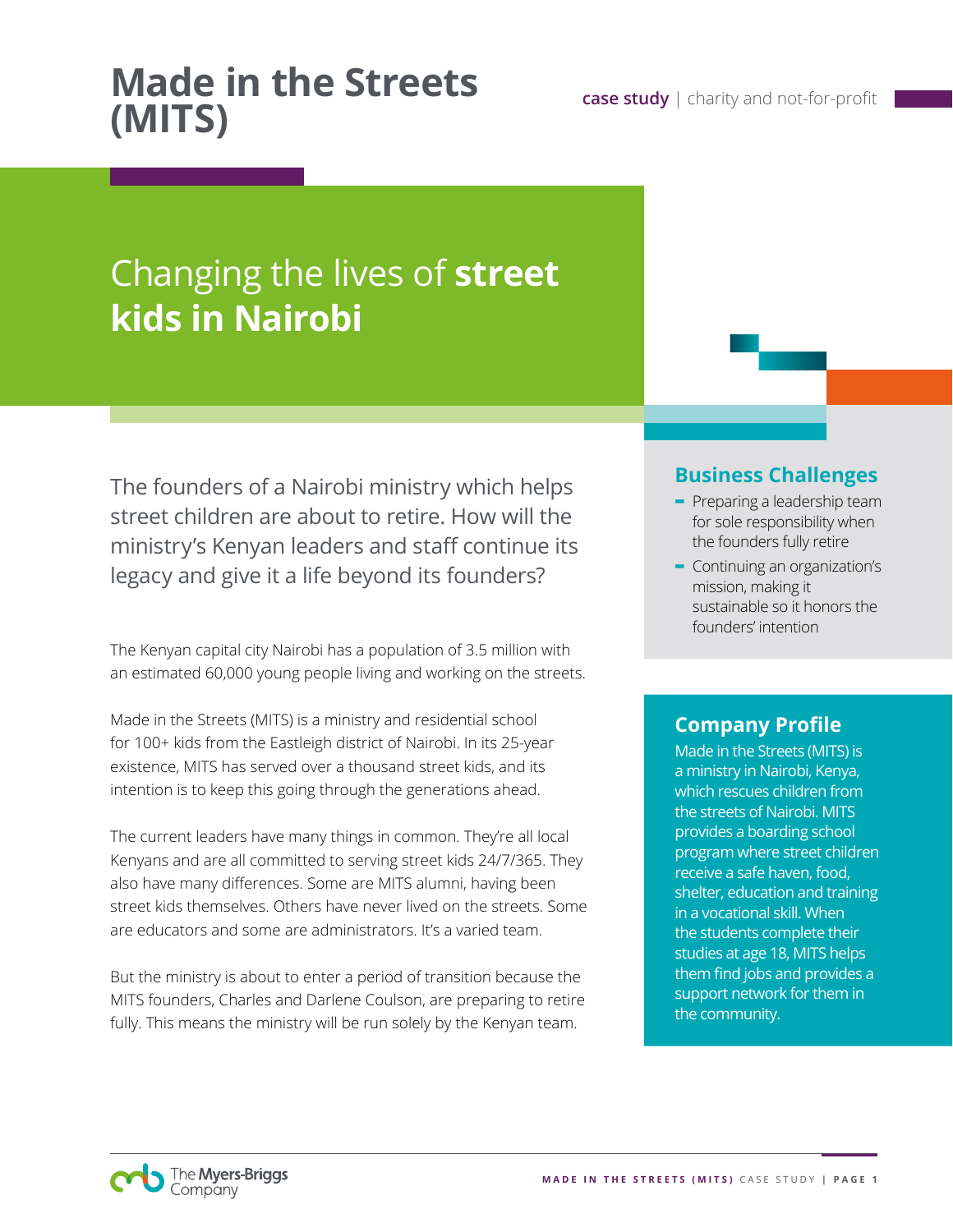To become the stable, long-term school providing positive options for street kids, the leaders need to meld as a team and envision the future of the school. And this is why the MITS Leadership Development Program (MITS LDP) was launched at the end of 2019.

For a whole week in December, 19 MITS staff members gave up their roles as administrators, teachers, social workers and career counsellors and returned to the classroom. They were students again.

#### **Solution**

The program was facilitated pro bono by Burlington Group Pty Ltd (Melbourne, Australia) at the MITS school in Kamulu, Kenya.

The LDP focused on two core areas. First, understanding self and others better for enhanced leadership, communication, teamwork, decision-making and conflict resolution. And second, the art and theory of innovation through design thinking.

"The MBTI® instrument was a natural choice for inclusion in the LDP," said Alan Rowley, Director of Burlington Group, "to help the MITS leadership team begin understanding more about who they are individually and collectively. We have used the MBTI with leadership teams across Australia, Asia Pacific and Europe, so why not in Kenya, too? The only drawback was the cost. Any expenditure on staff is a sacrifice to funding the education of one more student."

This is where The Myers-Briggs Company, Melbourne, stepped in. We donated the MBTI online assessments, MBTI Personal Impact Reports and *Introduction to Myers-Briggs Type* booklets for each of the 19 LDP participants.

#### **Solution**

- **-** Use the MBTI assessment to develop leaders
- **-** Focus on self-awareness and team development
- **-** Use the MBTI learning to develop innovation

This will go a long way in helping us be able to communicate and effectively help these kids achieve their goals.



**Joel Njue,** Exit Manager and Student Affairs, Made in the Streets

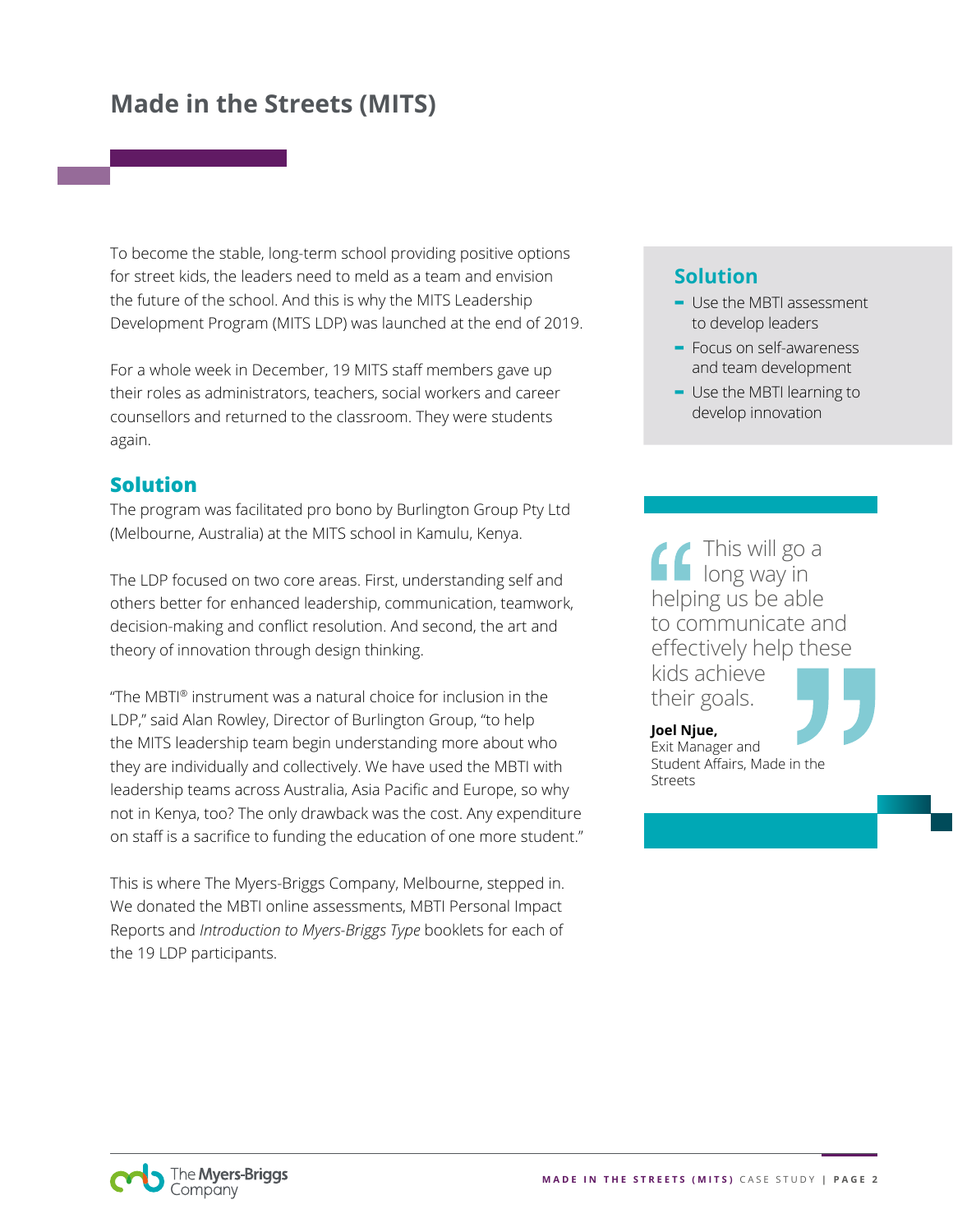#### **Part 1: exploring the preferences**

The first two days of the LDP was spent delving into the MBTI personality types, exploring the preferences and how they play out in real life for the MITS team. There were numerous 'light bulb moments' as the team discovered why they take different approaches to decision-making, and how they show up differently in team meetings. The "vigorous training", as it was described by Irene Otalo Akinyi, Assistant Administrator of MITS, included a variety of activities where participants could actually see their preferences playing out within the team.

#### **Part 2: exploring innovation**

When the program moved on to innovation, the time spent looking at personality type preferences proved immensely valuable. The team interacted with a much deeper understanding of how they were each taking part. Participants said things like, "Wait, we haven't given Victor time to reflect on the question," or "Jane's questions are legitimate – they are questions, not roadblocks."

This kind of awareness wouldn't have happened without the exploratory MBTI sessions.

#### **Results**

The MITS team clearly benefited from the MBTI insights and information.

Moses Okoth, Skills Training Supervisor, captured it by saying, "This week has been so insightful, knowing my own preferences better – a way to understand myself and those I work with. This adds value to MITS to get to know each other better and move the organization into a better future."

This was seconded by Joel Njue, Exit Manager and Student Affairs, who said "[By] knowing our preferences, we are able to transform the lives of street children in Nairobi Kenya. This will go a long way

#### **Results**

- **-** Increased awareness of difference leading to stronger collaboration and unified focus
- **-** Better understanding of personality, which leads to better communication with street children

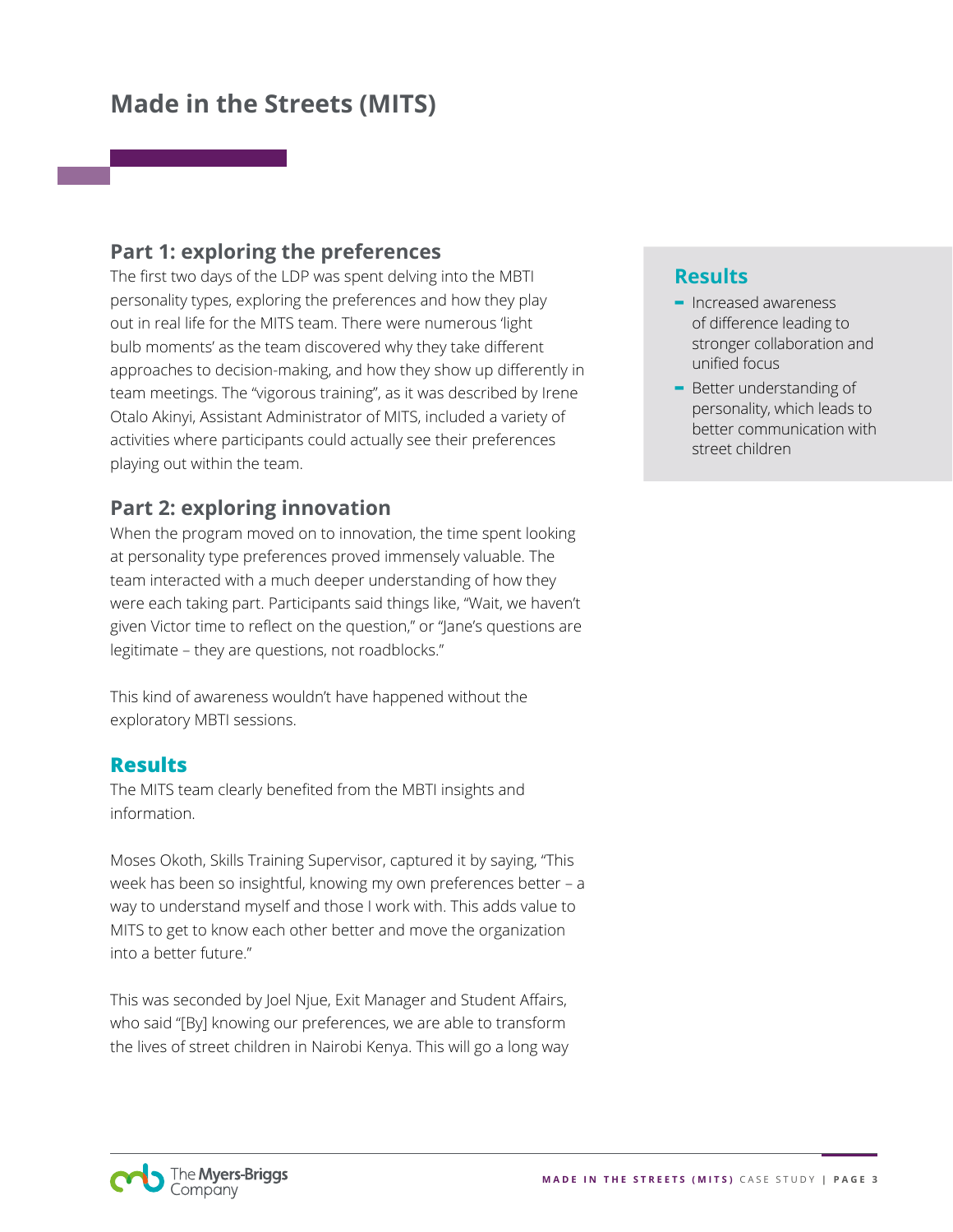in helping us be able to communicate and effectively help these kids achieve their goals."

The learning hasn't stopped with the conclusion of the MITS LDP. There is full anticipation that their newly acquired insights and learning will be put to use regularly when working together as a team. Francis Mbuvi, Administrator, MITS, set the bar for action in his concluding remarks by stating, "I am going to use my preference to better lead and equip the team members to perform their roles and their duties at MITS."

As a result of the MBTI sessions, the MITS leaders now know that some of them get their energy from each other, and some get it from within themselves. Some are 'now' oriented in very practical ways, and some are oriented to the future and 'what if?' scenarios. Some base their decisions on how it will impact other people, and some lean more heavily on logic and rules. Some are spontaneous while others prefer planning.

At the end of the workshop, it was evident the MITS team recognized and valued each of these differences. They realized that their diversity helps to continue the Made in the Streets initiative and continue changing the lives of street kids in Eastleigh, Kenya. This was aptly put by Jane Kiama Nyambura, Literacy Teacher and Girls Residential Director, when she said, "It has enabled me to know that people have different personalities and we must speak a language that they understand. The MBTI training has enabled us to know that we are different and our diversity will bring the best out in us."

Four months after the workshop, the benefits of the MBTI work are being seen across MITS. As the Assistant Administrator at MITS, Irene Otalo Akinyi describes how preference awareness is improving the abilities of MITS leaders. She stated, "I am more aware of what information I require, how I make decisions and the needs I need met when working on a project. My team understands, too, and now know the reason why I ask the questions I do." Similarly, Monica Mureithi, Eastleigh Supervisor, reported that "Knowing

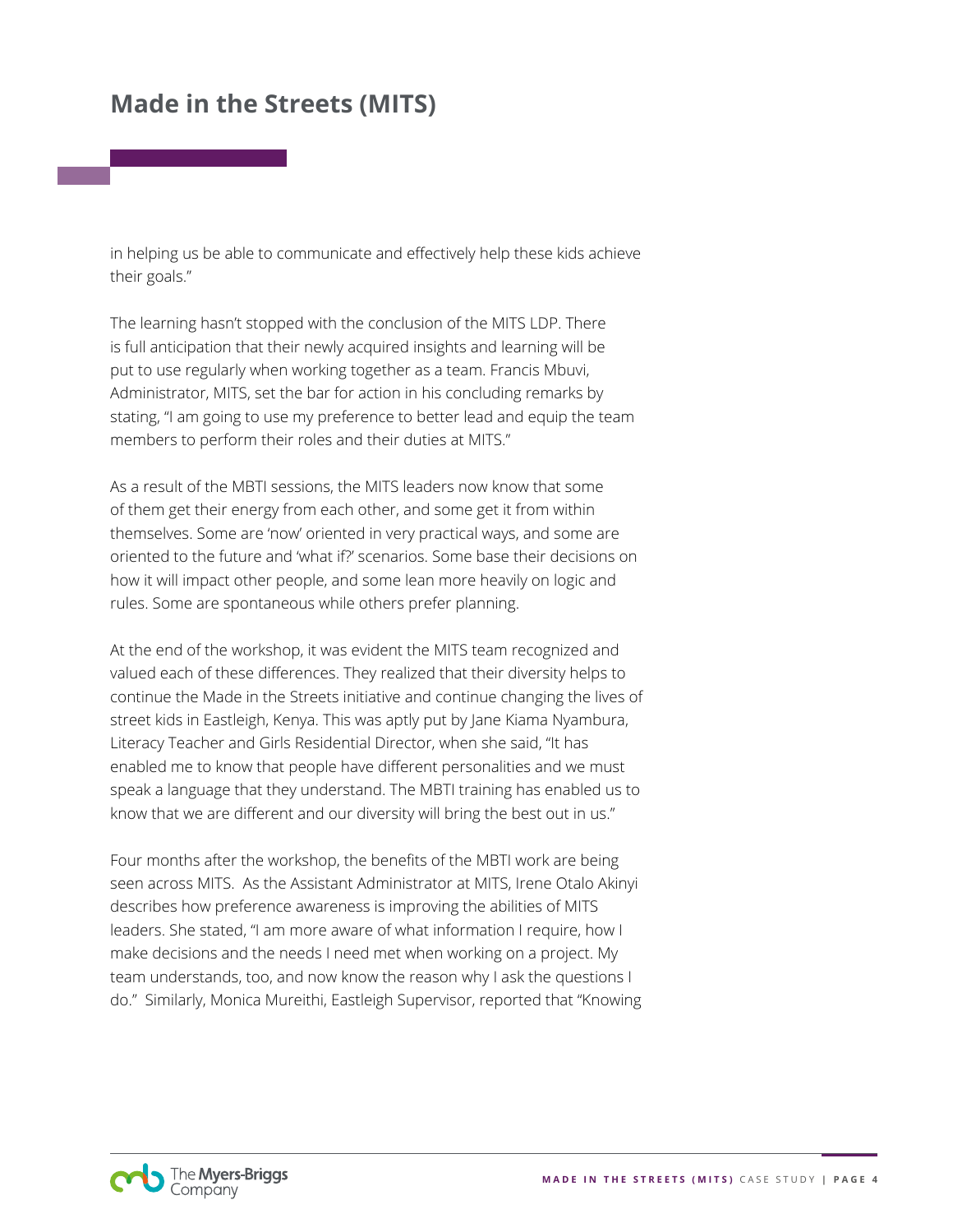my preference has really helped me improve my relationship with the people I work with. It has made my leadership more effective because I understand different people's personalities."

At the frontline, Stella Nginga, Computer Teacher, has said that "It (MBTI) has enabled me to help others feel they are cared for because now I'm able to pay attention and respond appropriately." In like manner, Resident Advisor, Paulsen Atisiba, explained that "Knowing my personality type is helping me improve effectiveness and satisfaction at work and also enhancing interactions and relationships with students and fellow team members."

For more information about the difference that Made in the Streets is making to the lives of street kids, visit www.madeinthestreets.org